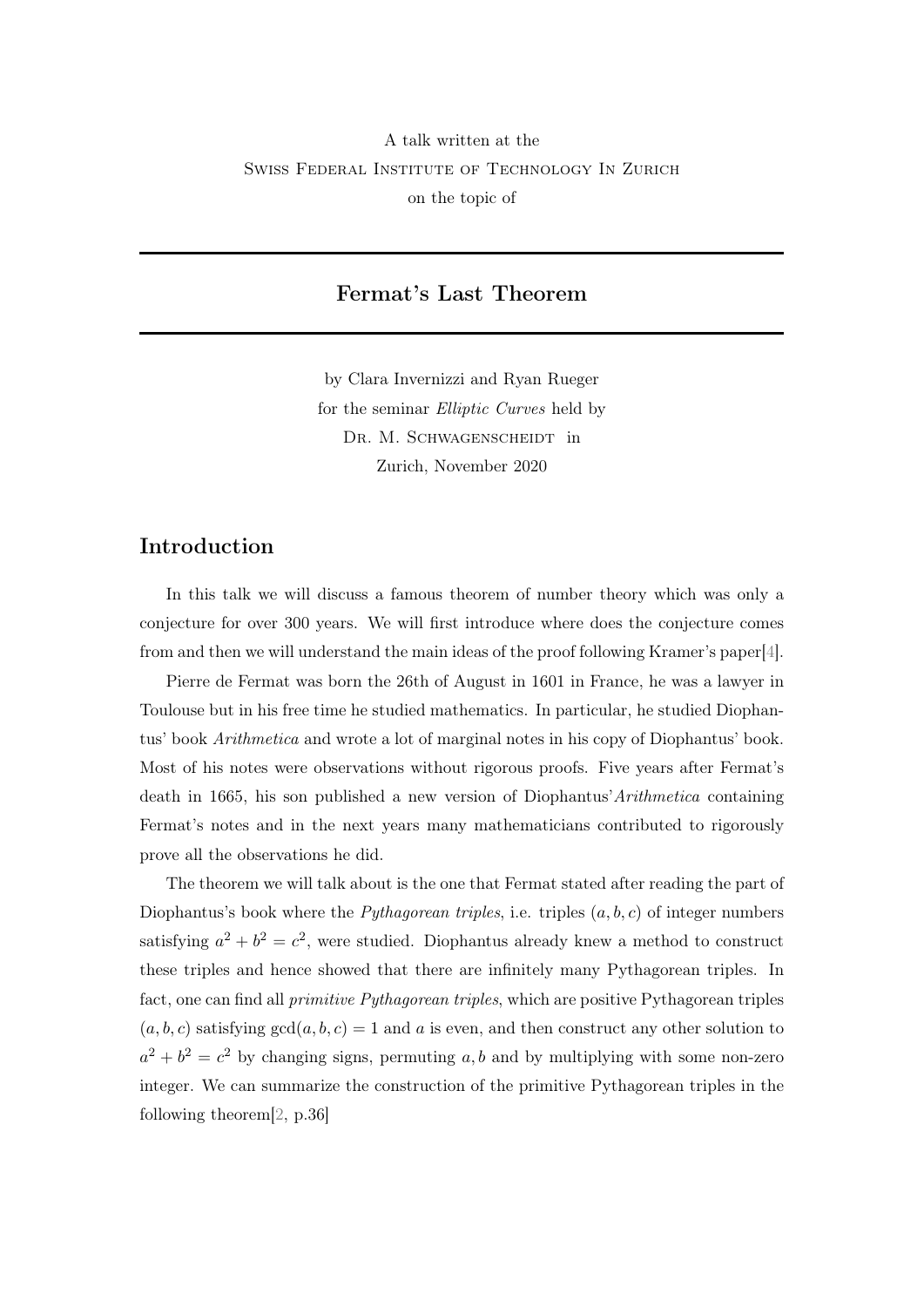<span id="page-1-0"></span>**Theorem 1.** A triple of positive integers  $(a, b, c)$  is a primitive Pythagorean triple if and only if there exist two integers  $x, y$  with  $x > y > 0$ ,  $gcd(x, y) = 1$  and with different parity such that

$$
a = 2xy
$$

$$
b = x2 - y2
$$

$$
c = x2 + y2.
$$

Fermat asked himself how many such triples of solutions exists if one substitutes the exponent 2 with an integer  $n \geq 3$ . After his attempts to find such triples, he stated the famous theorem:

**Theorem 2** (Fermat's Last Theorem). For every integer  $n \geq 3$ , there exist no three integers a, b, c with abc  $\neq 0$  satisfying:

$$
a^n + b^n = c^n.
$$

Fermat also wrote in the margin that he had a proof for this claim, but there was not enough space to write it there. However, no one found a proof for this claim until 1995, so the name of the theorem became "Fermat's Last Theorem" because it was the only claim from Fermat's notes that were still not proven or contradicted.

## From 1637 to 1980

First we should note that by prime factorization it is enough to prove Fermat's Last Theorem for every prime exponent  $p > 2$  and for the exponent  $n = 4$ . Indeed, if  $n > 2$ is an integer, then either  $n = pl$  for a prime  $p > 2$  and some  $l \in \mathbb{N}$  or  $n = 4l$  for some  $l \in \mathbb{N}$ . In both cases we can apply the following remark:

Remark. If Fermat's Last Theorem holds for  $p \in \mathbb{N}$  then it holds also for  $n = pl$ , for every  $l \in \mathbb{N}$ .

Proof. We will prove it by contraposition. Suppose that Fermat's Last Theorem does not hold for  $n = pl$ . Then there exists non-zero integers a, b, c such that  $a^n + b^n = c^n$ . But this means that  $(a^{l})^p + (b^{l})^p = (c^{l})^p$ . Since  $a^{l}, b^{l}, c^{l}$  are non-zero integers, it follows that the theorem does not hold for p too.  $\Box$ 

In Fermat's notes one could find only a proof for the case in which the exponent is 4, in what follows we will explain the procedure of his proof[\[2,](#page-11-1) Lecture II].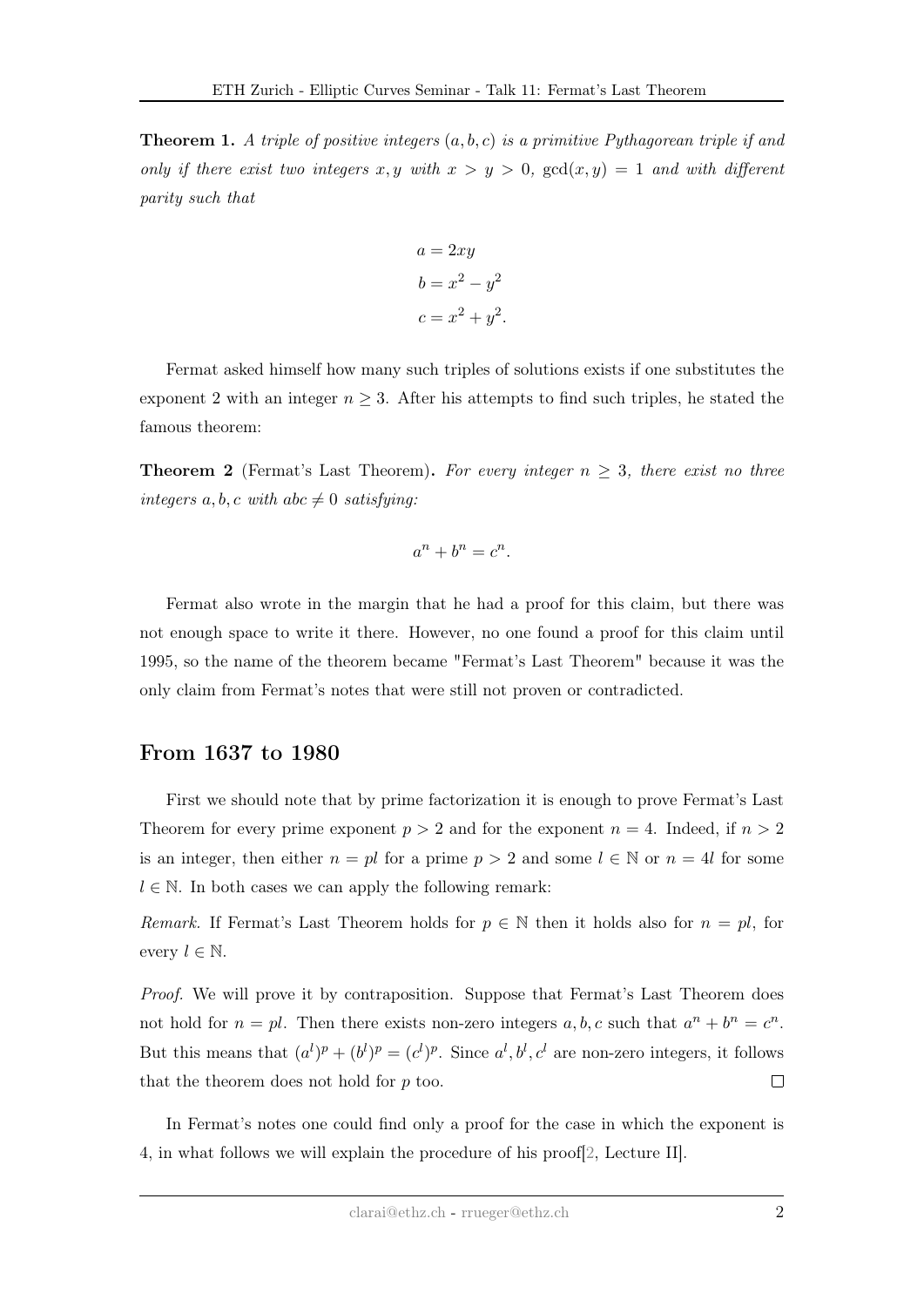<span id="page-2-0"></span>**Theorem 3.** There exist no integers a, b, c with abc  $\neq 0$  such that

<span id="page-2-1"></span>
$$
a^4 + b^4 = c^2.
$$
 (1)

Note that if this theorem holds, then also Fermat's Last Theorem for  $n = 4$  must hold: suppose that there exists  $a, b, c \in \mathbb{N}$  such that  $a^4 + b^4 = c^4$ , then setting  $x = c^2$ , it follows that  $a^4 + b^4 = x^2$  and it would be a contradiction to Theorem [3.](#page-2-0)

In the proof of Theorem [3](#page-2-0) we will use the infinite descent method which consists in assuming to have a integer solution to the problem and then showing that there exists a smaller solution. Since the same argument can be repeated infinitely many times, this leads to an infinite decreasing sequence of positive integers  $a_0 > a_1 > ... > 0$  which is absurd.

*Proof of Theorem [3.](#page-2-0)* Assume by contradiction that there exists  $a, b, c \in \mathbb{N}$  satisfying equation [\(1\)](#page-2-1) and without loss of generality we can assume that  $gcd(a, b, c) = 1$ . One of the three integers must be even, so we can assume that  $a$  is even. We then know that  $(a^2, b^2, c)$  is a Pythagorean triple and by Theorem [1](#page-1-0) there exists integers x, y of different parity with  $x > y > 0$  and  $gcd(x, y) = 1$  such that

<span id="page-2-3"></span>
$$
a^2 = 2xy \tag{2}
$$

$$
b^2 = x^2 - y^2 \tag{3}
$$

<span id="page-2-2"></span>
$$
c = x^2 + y^2. \tag{4}
$$

By [\(3\)](#page-2-2) it follows  $x^2 = b^2 + y^2$  and  $gcd(x, b, y) = 1$ . Hence using again Theorem [1,](#page-1-0) there exists integers  $w, z \in \mathbb{N}$  of different parity with  $w > z > 0$  and  $gcd(w, z) = 1$  such that

<span id="page-2-4"></span>
$$
y = 2wz \tag{5}
$$

$$
b = w^2 - z^2 \tag{6}
$$

<span id="page-2-5"></span>
$$
x = w^2 + z^2.\tag{7}
$$

By [\(2\)](#page-2-3), [\(5\)](#page-2-4) and [\(7\)](#page-2-5), we get that  $a^2 = 2xy = 4wz(w^2 + z^2)$ . Since  $w, z, (w^2 + z^2)$ are pairwise coprime and by uniqueness of the factorization into primes, it follows that  $w, z, w^2 + z^2$  are squares of positive integers  $e, f, g \in \mathbb{N}$ :

$$
w = e2
$$

$$
z = f2
$$

$$
w2 + z2 = g2
$$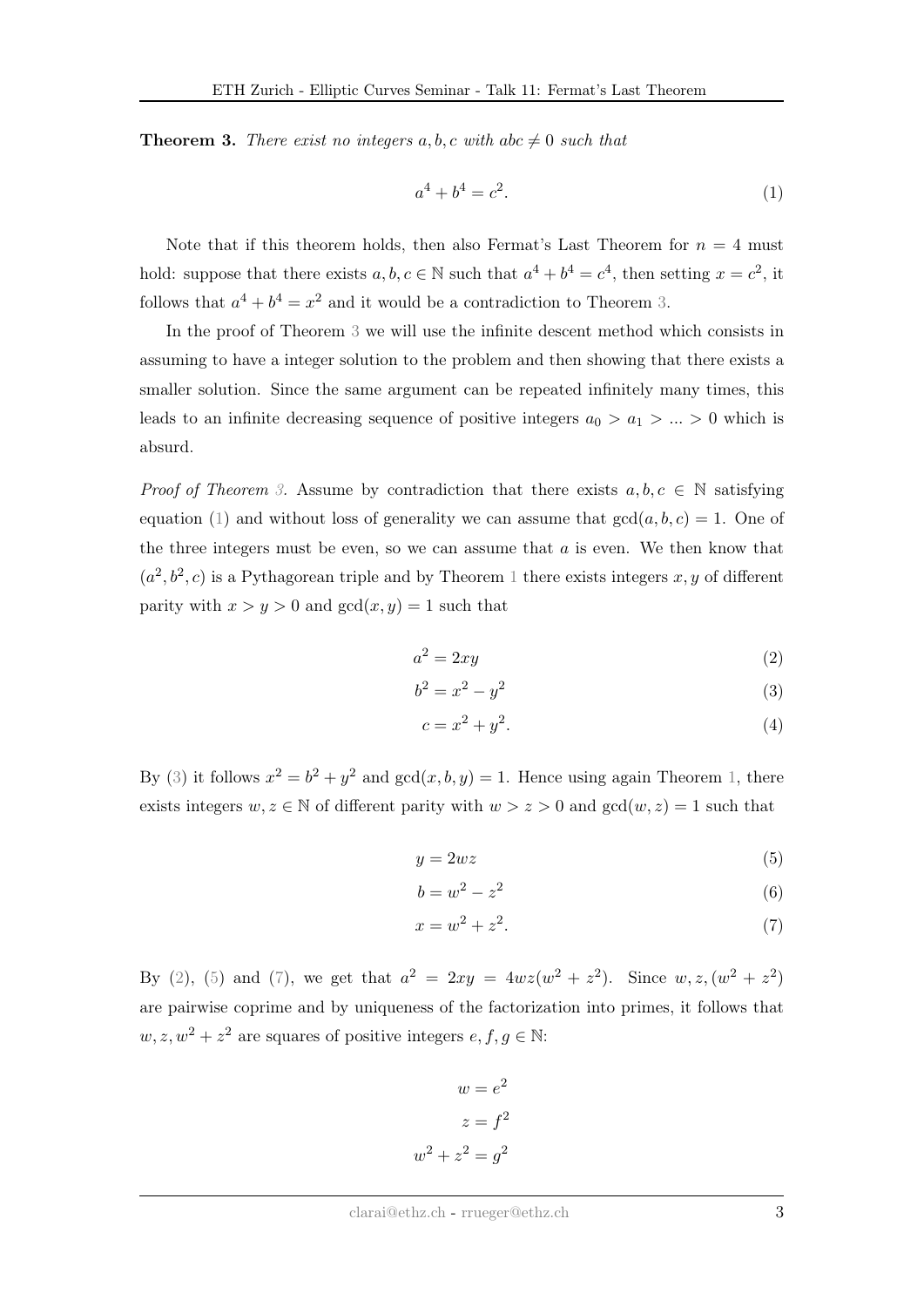with the property  $e^4 + f^4 = g^2$ . Since  $c = x^2 + y^2 = (w^2 + z^2)^2 + 4w^2z^2 > g^4 > g > 0$ , we found a new triple  $(e, f, g)$  satisfying  $(1)$  with g strictly smaller than c. Hence we can construct infinitely many triples of positive integers  $(e_i, f_i, g_i)$  with  $g_i > g_{i+1}$  satisfying [\(1\)](#page-2-1), but this leads to a contradiction.  $\Box$ 

Using the same method of infinite descent, Leonhard Euler (1707-1783) proved the case for  $n = 3$  and Peter Gustav Lejeune Dirichlet (1805-1859) proved the case for  $n = 5$  in 1825. Independently from Dirichlet, Adrien-Marie Legendre (1752-1833) found another proof for the exponent  $n = 5$  in the same year. Another relevant proof came by Ernst Eduard Kummer (1810-1893) who proved the theorem for all prime exponents smaller than 100, except for 37, 59, 67. In 1976 the theorem was proven for all prime exponents smaller than 125.000, hence the proof was still not complete.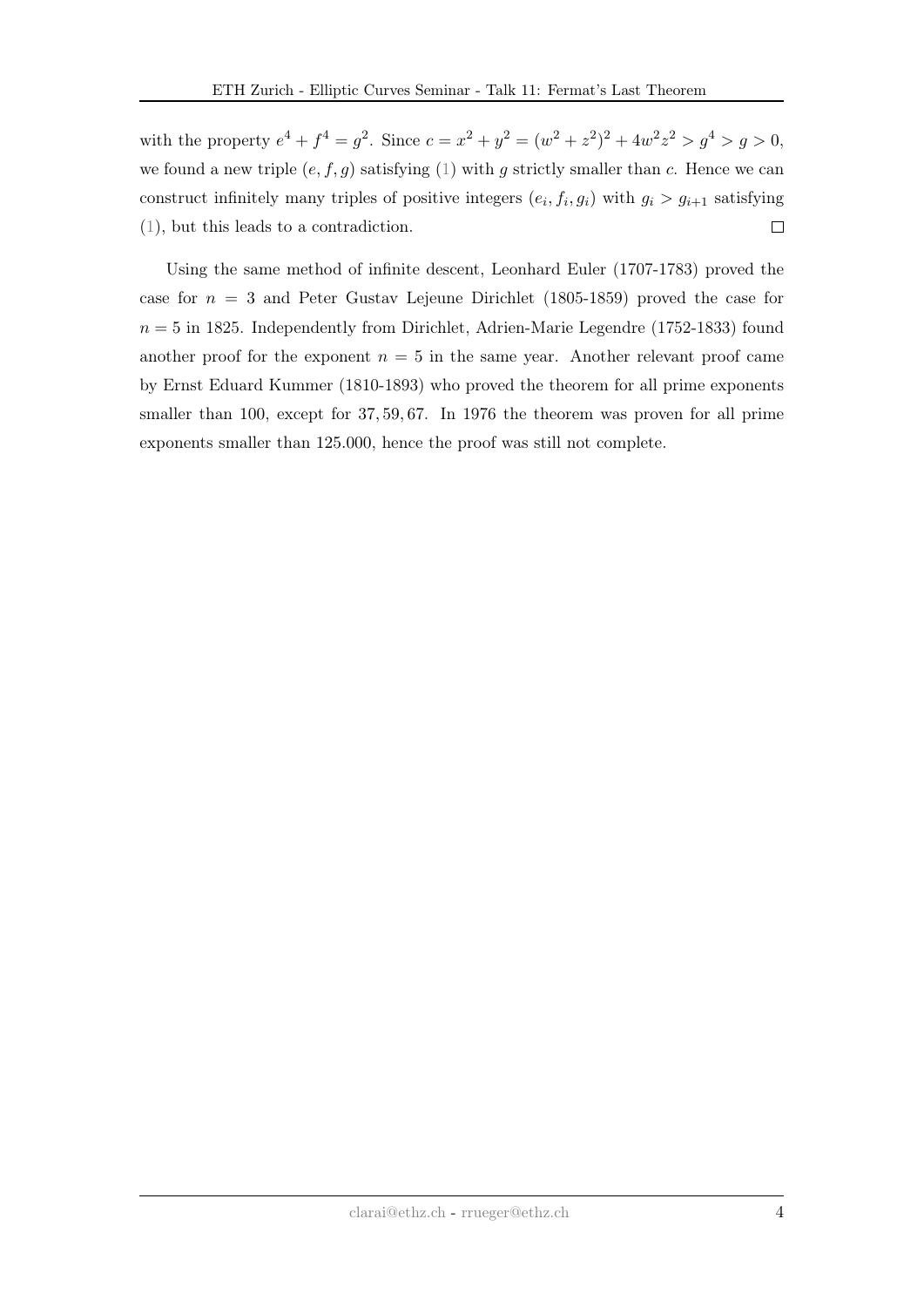#### A more rigorous approach is required: A link to Modular Forms

Until now, much of the work on Fermat's Last Theorem was very manual. As evidenced by the 300 years of fruitless work by an array of established heavyweights in the mathematical community, more theory needed to be developed before any meaningful progress could be made on the proof as a whole.

To do this, we will revisit cusp forms in a slightly more generalised form. These generalised cusp forms will lead us to the definition of modular elliptic curves which are the object of the Taniyama-Shimura conjecture; the final theorem that remained to be proven to show Fermat's Last Theorem.

In short, a modular elliptic curve is a curve that has a certain special associated (generalised) cusp form. The conditions that this (generalised) cusp form must fulfill can be read off from its Fourier coefficients.

As a quick reminder, we will give the definition of a

**Definition 4** (Cusp form). A cusp form  $\zeta$  of integral weight k is a holomorphic function defined on the upper complex half plane H with a Fourier expansion

$$
\zeta(\tau) = \sum_{n=1}^{\infty} c_n e^{2\pi i \tau}
$$

that satisfies the relation

$$
\zeta(G\tau)(G_{21}\tau + G_{22})^{-k} = \zeta(\tau)
$$

for all fractional linear transformations<sup>[1](#page-0-0)</sup>  $G = (G_{11}, G_{12}; G_{21}, G_{22})$  in  $\Gamma = SL(2;\mathbb{Z})$ . In the previous lecture, we introduced the handy notation  $\zeta|_kG = \zeta(G\tau)(G_{21}\tau + G_{22})^{-k}$  to denote this behaviour. We say that such a cusp form is *normed* if  $c_1 = 1$ .

We can now generalise this definition by replacing  $\Gamma$  with an arbitrary subgroup  $\Pi$ of Γ, to define a

Definition 5 (Generalised cusp form). Let Π be a subgroup of the modular group Γ. A generalised cusp form  $\zeta$  with respect to  $\Pi$  of integral weight k is a holomorphic function defined on the upper complex half plane H with a Fourier expansion

$$
\zeta(\tau) = \sum_{n=1}^{\infty} c_n e^{2\pi i \tau}
$$

<sup>&</sup>lt;sup>1</sup>That is, the action defined as  $\tau \mapsto (G_{11}\tau + G_{12})/(G_{21}\tau + G_{22})$  whereby  $G_{ij}$  is the *ij*-th entry of the integral  $2 \times 2$  matrix G.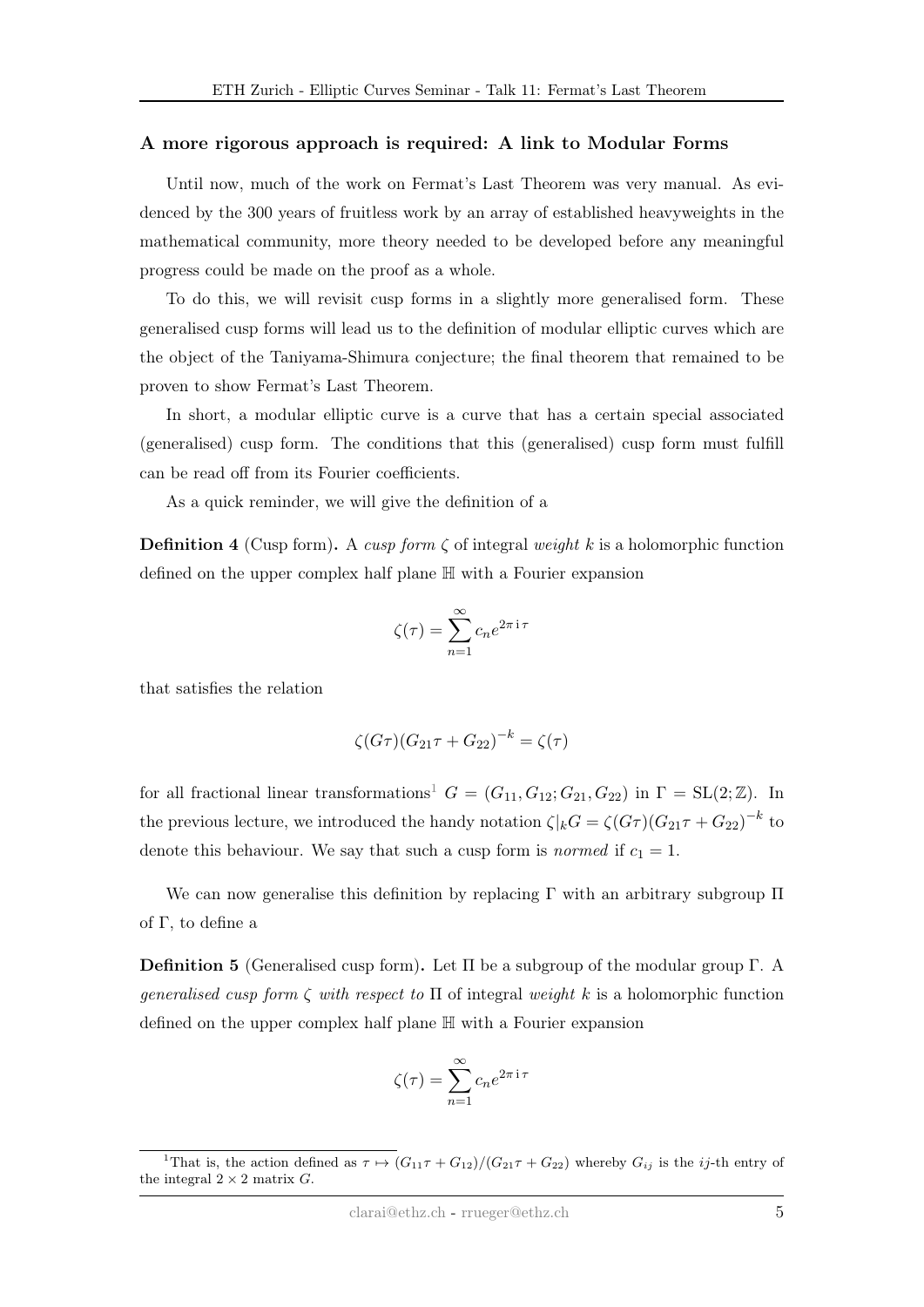that satisfies the relation

$$
\zeta|_kP=\zeta
$$

for all fractional linear transformations  $P$  in  $\Pi$ . Again, we say that such a generalised cusp form is *normed* if  $c_1 = 1$ .

Remark. It should be noted that some authors simply call our "generalised cusp forms" "cusp forms" making no distinction between the two. These authors generally rely on the convention, that not mentioning which subgroup the (generalised) cusp forms are respective to implies that they are talking about (what we initially called) a cusp form.

For a fixed weight  $k$ , the cusp forms of weight  $k$  form a complex vector space which we denote  $\mathbb{S}_k$  (the "S" originates from the German word for cusp form: "Spitzenform"). In the last talk, the dimension of  $\mathbb{S}_k$  was calculated to be

$$
\dim_{\mathbb{C}}(\mathbb{S}_k) = \begin{cases} \lfloor \frac{k}{12} \rfloor - 1 & \text{if } k \equiv 2 \pmod{12} \\ \lfloor \frac{k}{12} \rfloor & \text{if } k \not\equiv 2 \pmod{12}. \end{cases}
$$

Similarly, for a fixed weight  $k$ , the generalised cusp forms of weight  $k$  with respect to the subgroup  $\Pi \leq \Gamma$  form a complex vector space which we will denote  $\mathbb{GS}_k(\Pi)$ .

Unfortunately for us though, we cannot say anything about the dimension of  $\mathbb{GS}(\Pi)$ in general since the smaller the subgroup Π is, the less conditions we impose on the holomorphic functions that constitute  $\mathbb{GS}(\Pi)$ . For example, setting  $\Pi = {\text{id}_{2\times 2}}$ , we see that the requirement  $\zeta|_k \, id_{2\times 2} = \zeta$  is trivially satisfied by all functions  $\zeta$  and as such doesn't impose any restrictions.

To better our prospects of finding any interesting results we will restrict our focus to a specific subgroup of the modular group

$$
\Gamma_0(N) = \{ M = (M_{11}, M_{12}; M_{21}, M_{22}) \in \Gamma \mid M_{21} \equiv 0 \pmod{N} \}.
$$

This action, when applied to the upper half plane gives rise to an open Riemann surface, a special kind of complex manifold. Before we talk more about this, we will finally define a

**Definition 6** (Modular elliptic curve). An elliptic curve  $E = V_{\mathbb{P}^2}(Y^2 - f(X))$  is said to be *modular of the level*  $N$ , if every prime  $p$  coprime to  $N$  results in a good reduction  $E(\mathbb{F}_p)$  of  $E = E(\mathbb{Q})$  and there exists a non-zero normed generalised cusp form  $\zeta$  of weight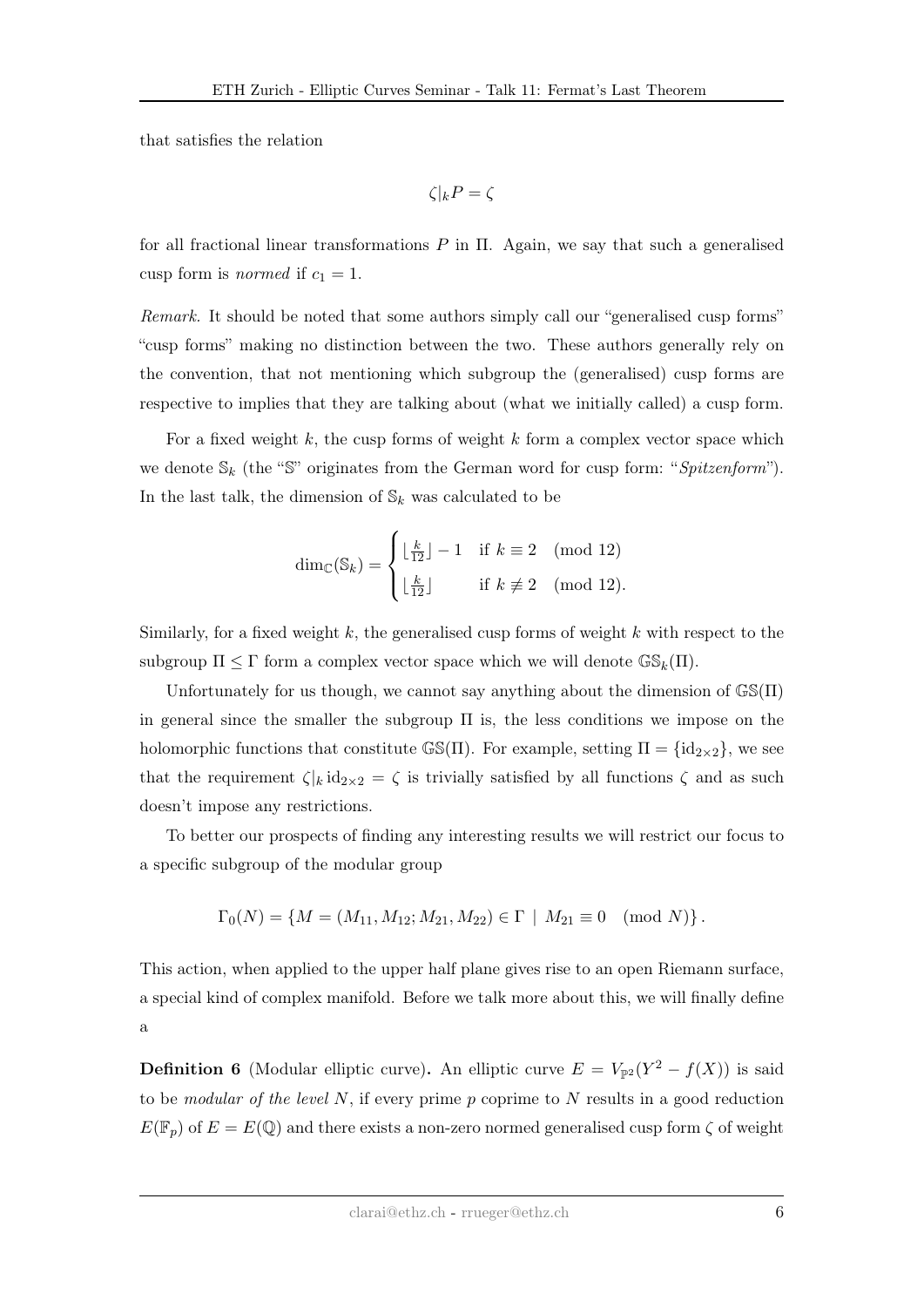2 with respect to  $\Gamma_0(N)$ , such that the p-th Fourier coefficient satisfies

$$
c_p = p - |E(\mathbb{F}_p)| = p - | \{ (x, y) \in \mathbb{F}_p^2 | y^2 - f(x) = 0 \} |.
$$

Somewhat more succinctly: an elliptic curve  $E$  is said to be *modular of the level*  $N$  if every prime p coprime to  $N$  results in a good reduction of  $E$  and there exists a generalised cusp form in  $\mathbb{GS}_2(\Gamma_0(N))$  whose p-th Fourier coefficient  $c_p$  is equal to  $p - |E(\mathbb{F}_p)|$ .

At first, this definition seems like it excludes a lot of elliptic curves. However, in 1957 it was conjectured by Yutaka Taniyama and Goro Shimura that in fact all elliptic curves are modular. Later work by André Weil<sup>[2](#page-0-0)</sup> shed light on what the level of a given elliptic curve should be, and that it could be determined quite easily from the curve. Before we talk about the level in more detail, let us summarise a slightly vague version of the

**Theorem 7** (Modularity Theorem). Every (rational) elliptic curve  $E$  is modular to the level  $N = N(E)$ .

Initially, this theorem was called the "Taniyama-Shimura conjecture", and after Andrew Wiles proved the theorem it became the 'Taniyama-Shimura-Wiles theorem". Perhaps as an homage to the fact that many mathematicians worked on this theorem: providing motivation, supplementary proofs and insights...

So, let us try to gather some results about the generalised cusp forms of weight two with respect to  $\Gamma_0(N)$ . However, to do this, we must first garner a better understanding of the group  $\Gamma_0(N)$  and its action on H.

The quotient  $\Gamma_0(N)\backslash\mathbb{H}$  is an open Riemann surface, that is, an open one-dimensional complex manifold. We can make this space compact (since it is Tychonoff) and denote it  $\Gamma_0(N)\backslash\mathbb{H}$ . This is still a Riemann surface and we can introduce a further geometric constant, namely the

Definition 8 (Geometric Genus). The geometric genus of a complex manifold M of dimension k is the dimension of the space of holomorphic k-forms on  $M$ .

Moreover, we know that the (geometric) genus of  $\Gamma_0(N)\setminus\mathbb{H}$  is given by

$$
g(N)=g_N=\frac{N+1}{12}-\frac{1}{4}\left(1+\left(\!\!\left(\frac{-1}{N}\right)\!\!\right)\right)-\frac{1}{3}\left(1+\left(\!\!\left(\frac{-3}{N}\right)\!\!\right)\right)
$$

where  $(a/p)$  denotes the Legendre symbol of a with the prime p.

Theorem 9. There is a natural isomorphism of vector spaces between the cusp forms of weight 2 with respect to  $\Gamma_0(N)$  and the regular differential 1-forms on the complex

<sup>&</sup>lt;sup>2</sup>This is not a typo, it was indeed André Weil — not Andrew Wiles — that made this discovery.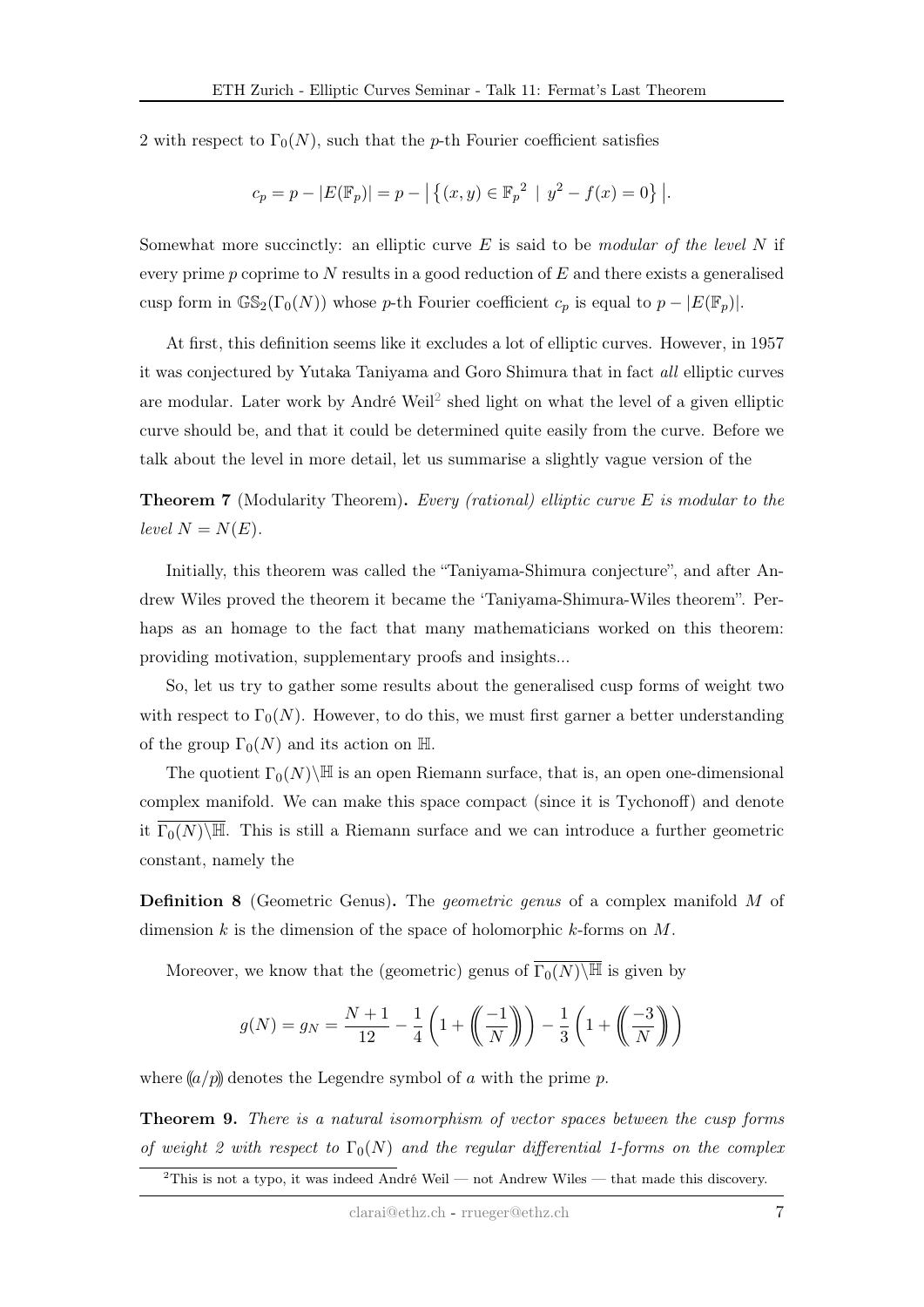manifold  $\Gamma_0(N)\backslash\mathbb{H}$ . The isomorphism  $\mathbb{S}_2(\Gamma_0(N)) \to \Omega^1(\Gamma_0(N)\backslash\mathbb{H})$  is characterised by  $\zeta(\tau) \mapsto \zeta(\tau) \, d\,\tau$ . Thus

$$
\dim_{\mathbb{C}} \mathbb{S}_2(\Gamma_0(N)) = g_N.
$$

We can now immediately conclude that there are no modular elliptic curves of the level 2, since

$$
\dim_{\mathbb{C}}(\mathbb{S}_2(\Gamma_0(2))) = g_2
$$
  
=  $\frac{2+1}{12} - \frac{1}{4} \left( 1 + \left( \frac{-1}{2} \right) \right) - \frac{1}{3} \left( 1 + \left( \frac{-3}{2} \right) \right)$   
=  $\frac{1}{4} - \frac{1}{4} \left( 1 + \left( \frac{-1}{2} \right) \right) - \frac{1}{3} \left( 1 + \left( \frac{-3}{2} \right) \right)$   
= 0.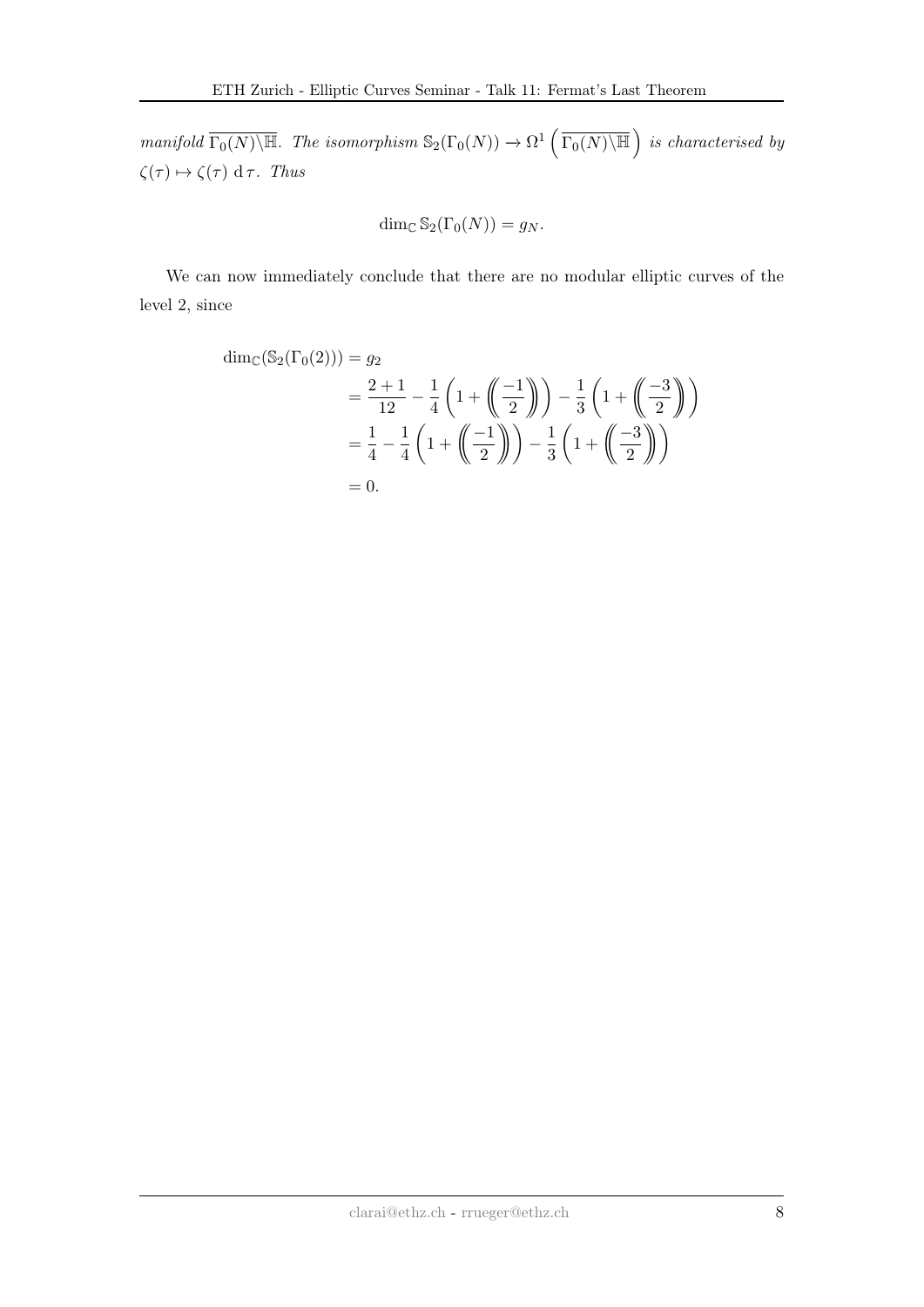### Frey curves

We now want to find a contradiction to the existence of solutions to  $a^{l} + b^{l} = c^{l}$ . Since we have seen that there are no modular elliptic curves of level 2, we should study what this "level" of an elliptic curve is. We will discover that it is called the *conductor*, and we will define it only for some special elliptic curves, the so-called *semistable* elliptic curve [\[5\]](#page-11-2).

Definition 10 (Good/bad reductions). Let

$$
\bar{E}: Y^2 = X^3 + \bar{a}_1 X^2 + \bar{a}_2 X + \bar{a}_3 = f(X)
$$

the reduction modulo p of an elliptic curve with integer coefficients. Then the reduction is called good if  $\Delta \not\equiv 0 \mod p$ . Otherwise the reduction is bad and two cases can happen:

- 1. If two zeros of  $f(X)$  are equal, then the reduction is called a multiplicative reduction and the reduced curve  $E$  has a node.
- 2. If all the three zeros of  $f(X)$  are equal, then it is an additive reduction and  $\overline{E}$  has a cusp.

**Definition 11** (Semistable elliptic curves). An elliptic curve E over  $\mathbb Q$  is called *semistable* if for all primes  $p$ , the reduction modulo  $p$  of  $E$  is either good or has a node.

At this point we can give a definition of the conductor that will work for our case.

<span id="page-8-0"></span>Definition 12 (Conductor for semistable elliptic curves). For a semistable elliptic curve E over  $\mathbb{Q}$ , the *conductor*  $N_E$  is the product of the primes p for which the reduction modulo p of E has a node, in other words, it is the product of all primes p that divides the discriminant.

Note that there are only finitely many primes for which  $\overline{E}$  has a bad reduction: by definition, the reduction modulo  $p$  is bad if  $p$  divides the discriminant, hence for all but finitely many primes the reduction is good. This implies that our definition of the conductor is well-defined.

Now, we can finally define the elliptic curves we are interested in. The name of this curves comes from Gerhard Frey, who studies this type of curves and linked them to Fermat's Last Theorem.

**Definition 13** (Frey curves). Assume that there exists  $a, b, c \in \mathbb{N}$  with  $gcd(a, b, c) = 1$ , and  $l \in \mathbb{N}$  prime with  $l > 5$ , that satisfy:

$$
a^l + b^l = c^l.
$$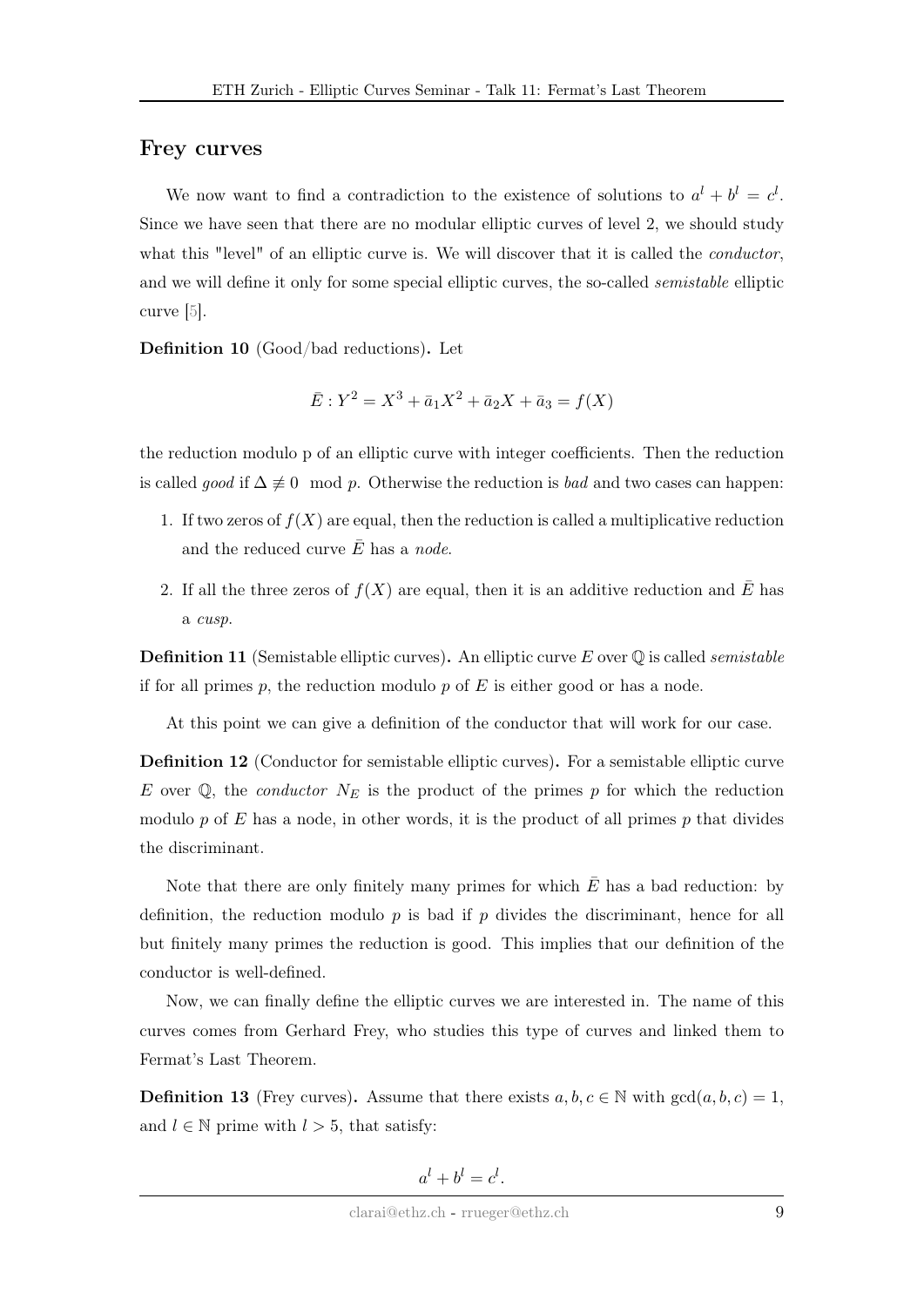Then we define the Frey curve as:

$$
E_{a,b,c}: Y^2 = X(X - a^l)(X + b^l) = X^3 + (b^l - a^l)X^2 - (ab)^l X
$$

The discriminant of  $E_{a,b,c}$  is given by:

$$
\Delta_{E_{a,b,c}} = 16(abc)^{2l}.
$$

Therefore, can note that the Frey curves are semistable: the roots of  $E_{a,b,c}$  are  $\{0, a^l, -b^l\}$ , if p is a prime that divides a, then it cannot divide b too, otherwise p divides  $a^l + b^l = c^l$  and this contradicts  $gcd(a, b, c) = 1$ . Hence either  $p|a^l$  or  $p|b^l$  and in both cases the polynomial  $X(X - \bar{a}^l)(X + \bar{b}^l)$  has two distinct roots. If p divides c, then  $a^{l} + b^{l} \equiv 0 \mod p$ , this means that  $a^{l} \equiv b^{l} \mod p$  which cannot be 0 for otherwise it would again contradict  $gcd(a, b, c) = 1$ . Hence, also in this case, the polynomial has two distinct roots.

Since Frey curves are semistable, we can use Definition [12](#page-8-0) to conclude that the conductor of  $E_{a,b,c}$  is:

$$
N_{a,b,c} = 2 \cdot \prod_{\substack{p \text{ prime} \\ p \mid abc \\ p \neq 2}} p.
$$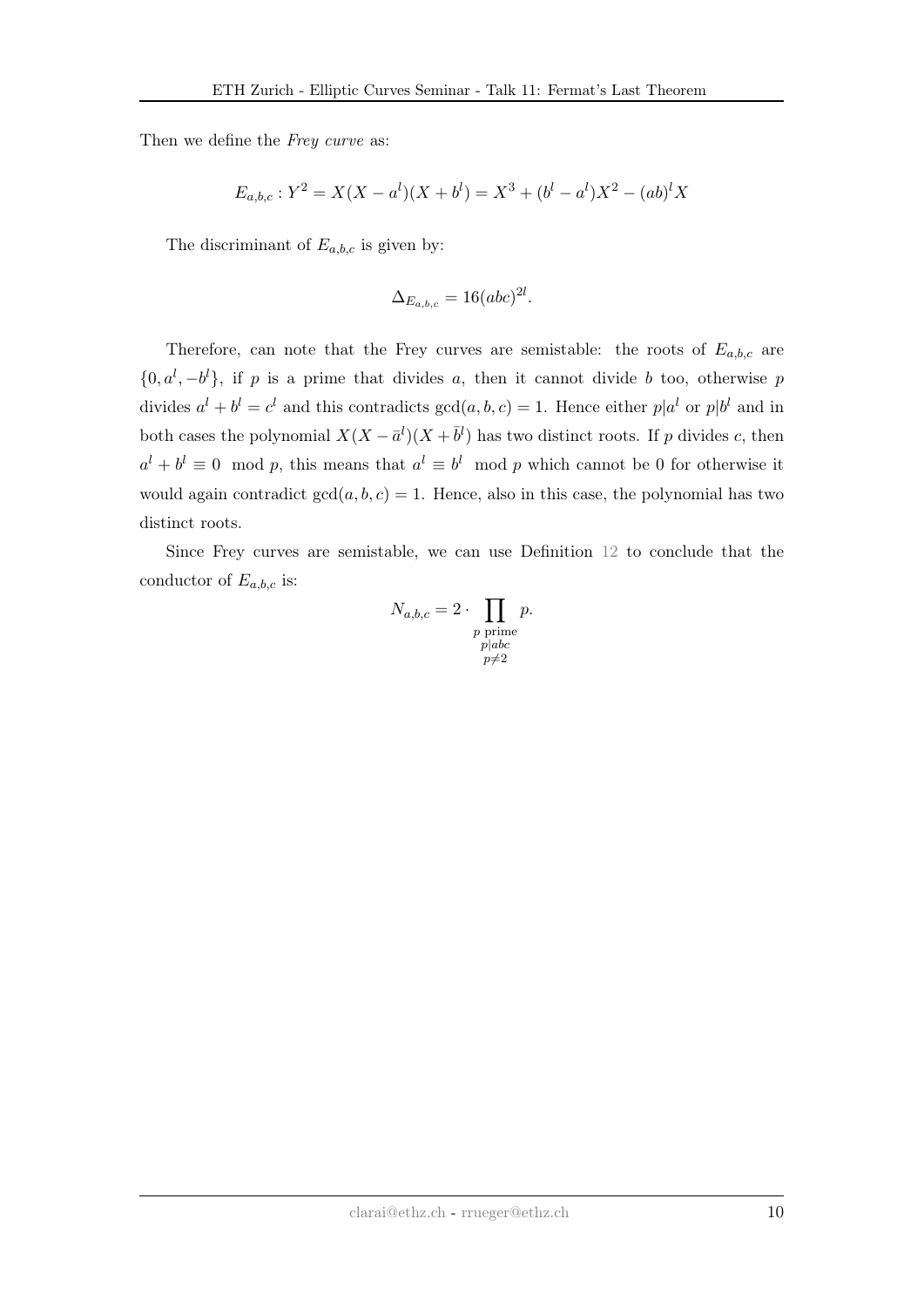## Ribet's Reduction

In 1975, Ken Ribet proved what was called the  $\varepsilon$ -conjecture, and with that, that the Taniyama-Shimura conjecture implied Fermat's Last theorem. After successfully proving the  $\varepsilon$ -conjecture, it became known as Ribet's theorem. We will give a simplified version of the theorem applied to the Frey-Curve.

**Theorem 14** (Ribet). Suppose there is a non-trivial integral triple  $a, b, c$  together with an exponent  $l > 5$  such that  $a^l + b^l = c^l$ . Now, given that the associated Frey-Curve

$$
E_{a,b,c} = V_{\mathbb{P}^2}(X(X - a^l)(X + b^l))
$$

is modular to the level  $N = N_E$ , then it is also modular to the level  $N/p$  for any odd prime p dividing N.

We may conclude that Ribet's theorem shows us that if the Frey-Curve  $E_{a,b,c}$  is modular to the level  $N_E$ , then it is modular to the level 2. This is a contradiction to the equality  $a^l + b^l = c^l$ , since we showed that there are no modular curves to the level 2 and that all elliptic curves are modular to the level of their conductor. The conductor having a factor of 2, was directly given by the equality  $a^{l} + b^{l} = c^{l}$ .